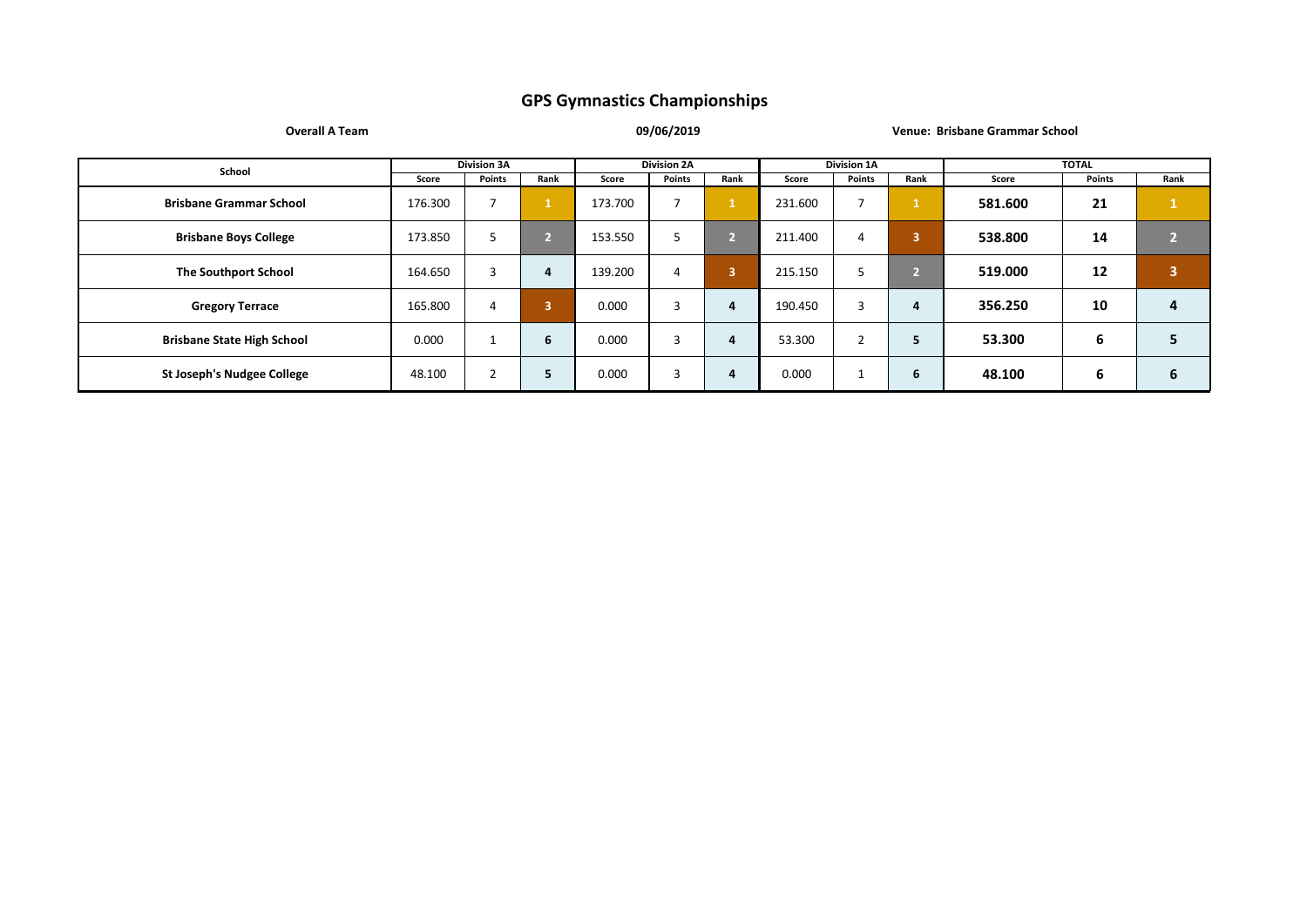| Division 3A (Level 3/4)           |           |    | 08/06/2019 |    |           |   | Venue: Brisbane Grammar School |    |        |                         |        |                |         |   |
|-----------------------------------|-----------|----|------------|----|-----------|---|--------------------------------|----|--------|-------------------------|--------|----------------|---------|---|
| School                            | <b>FX</b> |    | PH         |    | <b>SR</b> |   | <b>VT</b>                      |    | PB     |                         | HB     |                | AA      |   |
| <b>Brisbane Grammar School</b>    | 27,900    |    | 29.100     | 3  | 30.300    |   | 29.550                         |    | 29.500 |                         | 29.950 |                | 176.300 |   |
| <b>Brisbane Boys College</b>      | 27.500    | V. | 29.800     |    | 29.950    |   | 29.200                         | v. | 28.600 | V.                      | 28.800 | 2.             | 173.850 | 5 |
| <b>Gregory Terrace</b>            | 25.550    | 4  | 29.200     | v. | 28.350    | 3 | 28.000                         | з  | 26.600 | 4                       | 28.100 | 3              | 165.800 | 3 |
| <b>The Southport School</b>       | 26.800    | 3  | 27.400     | 4  | 27.950    | 4 | 27.650                         | 4  | 26.950 | $\overline{\mathbf{3}}$ | 27.900 | $\overline{a}$ | 164.650 | 4 |
| <b>St Joseph's Nudgee College</b> | 8.500     | 5  | 6.000      | 5  | 8.650     | 5 | 9.250                          | 5  | 6.400  | 5                       | 9.300  | 5              | 48.100  | 5 |

#### **Individual scores**

| <b>Athlete</b>         | School     | Div | <b>FX</b>               | PH                                | <b>SR</b>                | VT          | PB                      | <b>HB</b>               | AA                       |
|------------------------|------------|-----|-------------------------|-----------------------------------|--------------------------|-------------|-------------------------|-------------------------|--------------------------|
| Joshua Khoo            | <b>BGS</b> | 3A  | 9.200<br>4              | 9.450<br>9                        | 10.300                   | 10.000      | 10.000                  | 9.950<br>$\overline{2}$ | 58.900                   |
| Seth McBride           | <b>BGS</b> | 3A  | 9.700<br>$\overline{2}$ | 9.650<br>6                        | 9.800<br>6               | 9.750<br>4  | 9.550<br>6              | 9.850<br>4              | 58.300<br>$\overline{2}$ |
| <b>Daniel Dexter</b>   | <b>BBC</b> | 3A  | 8.900                   | 10.250                            | 9.800<br>6               | 9.600<br>6  | 9.850<br>$\overline{2}$ | 9.700                   | 58.100<br>3              |
| <b>Thomas Chalk</b>    | <b>BBC</b> | 3A  | 9.450<br>3              | 10.000<br>3                       | 10.050<br>4              | 10.000      | 9.100<br>11             | 9.350<br>12             | 57.950<br>4              |
| <b>Riley Smith</b>     | <b>BBC</b> | 3A  | 9.150<br>5              | 9.550<br>8                        | 10.100<br>$\overline{2}$ | 9.600<br>6  | 9.650<br>4              | 9.750<br>6              | 57.800<br>5              |
| Jack Duncan            | <b>BGS</b> | 3A  | 9.000<br>6              | $\overline{\mathbf{3}}$<br>10.000 | 9.700<br>9               | 9.700<br>5  | 9.150<br>10             | 10.100                  | 6<br>57.650              |
| Nicholas Hill          | <b>TSS</b> | 3A  | 9.800                   | 8.650<br>13                       | 8<br>9.750               | 9.100<br>20 | 9.450                   | 9.800<br>5              | $\overline{7}$<br>56.550 |
| <b>Edward Fletcher</b> | GT         | 3A  | 8.800<br>10             | 9.100<br>11                       | 9.700<br>9               | 9.350<br>10 | 9.200<br>8              | 9.550<br>10             | 8<br>55.700              |
| Alex Jerrard           | <b>BGS</b> | 3A  | 8.700<br>11             | 7.900<br>19                       | 9.600<br>11              | 9.550<br>8  | 9.650<br>4              | 9.700                   | 9<br>55.100              |
| Jake Barrientos        | <b>BGS</b> | 3A  | 8.900                   | 8.250<br>17                       | 9.900<br>5               | 9.800<br>3  | 9.200<br>8              | 9.000<br>16             | 10<br>55.050             |
| Zacahry Yoong          | GT         | 3A  | 17<br>8.350             | 9.900<br>5                        | 9.400<br>13              | 9.200<br>15 | 8.700<br>13             | 9.100<br>15             | 54.650<br>11             |
| Claude Chabert         | <b>TSS</b> | 3A  | 8.450<br>14             | 8.300<br>16                       | 16<br>8.650              | 9.350<br>10 | 8.600<br>15             | 9.700                   | 12<br>53.050             |
| <b>Harry Hislop</b>    | GT         | 3A  | 8.400<br>16             | 10.200<br>$\overline{2}$          | 8.250<br>21              | 9.450<br>9  | 8.200<br>16             | 8.300<br>18             | 13<br>52.800             |
| Nicholas Graham        | <b>TSS</b> | 3A  | 22<br>7.500             | 9.150<br>10                       | 12<br>9.450              | 9.150<br>16 | 8.900<br>12             | 8.400<br>17             | 14<br>52.550             |
| Anton Fang             | GT         | 3A  | 23<br>7.350             | 13<br>8.650                       | 9.250<br>14              | 9.150<br>16 | 8.700<br>13             | 9.450<br>11             | 52.550<br>14             |
| Sean Hudson            | <b>BBC</b> | 3A  | $\overline{7}$<br>8.900 | 8.500<br>15                       | 18<br>8.500              | 9.150<br>16 | 7.300<br>21             | 9.150<br>14             | 16<br>51.500             |
| Tom Webster            | <b>TSS</b> | 3A  | 17<br>8.350             | 7.400<br>21                       | 8.400<br>19              | 9.150<br>16 | 8.000<br>17             | 7.850<br>20             | 49.150<br>17             |
| Massimo Abela          | <b>TSS</b> | 3A  | 8.550<br>12             | 6.900<br>22                       | 8.300<br>20              | 8.850<br>22 | 7.900<br>18             | 7.950<br>19             | 18<br>48.450             |
| James Hinneberg        | <b>NC</b>  | 3A  | 13<br>8.500             | 6.000<br>24                       | 8.650<br>16              | 9.250<br>13 | 6.400<br>24             | 9.300<br>13             | 19<br>48.100             |
| Hugh Barrett           | GT         | 3A  | 8.250<br>19             | 7.700<br>20                       | 23<br>7.950              | 8.300<br>24 | 7.600<br>19             | 22<br>7.650             | 20<br>47.450             |
| Kayode Omomo           | <b>TSS</b> | 3A  | 24<br>7.100             | $\overline{7}$<br>9.600           | 8.750<br>15              | 8.900<br>21 | 23<br>6.700             | 24<br>6.200             | 21<br>47.250             |
| <b>Gabriel Russell</b> | <b>BGS</b> | 3A  | 7.800<br>21             | 8.900<br>12                       | 10.100<br>$\overline{2}$ | x           | 9.850<br>$\overline{2}$ | 9.900<br>3              | 22<br>46.550             |
| <b>Thomas Ferreira</b> | <b>BBC</b> | 3A  | 8.450<br>14             | 6.100<br>23                       | 7.400<br>24              | 9.250<br>13 | 6.100<br>25             | 7.750<br>21             | 23<br>45.050             |
| Connor Gleeson         | GT         | 3A  | 25<br>6.900             | 18<br>7.950                       | 24<br>7.400              | 8.500<br>23 | 20<br>7.350             | 23<br>6.300             | 24<br>44.400             |
| Mitchell Greene        | <b>BBC</b> | 3A  | 20<br>7.850             | 6.000<br>24                       | 22<br>8.150              | 9.300<br>12 | 22<br>6.900             | x                       | 25<br>38.200             |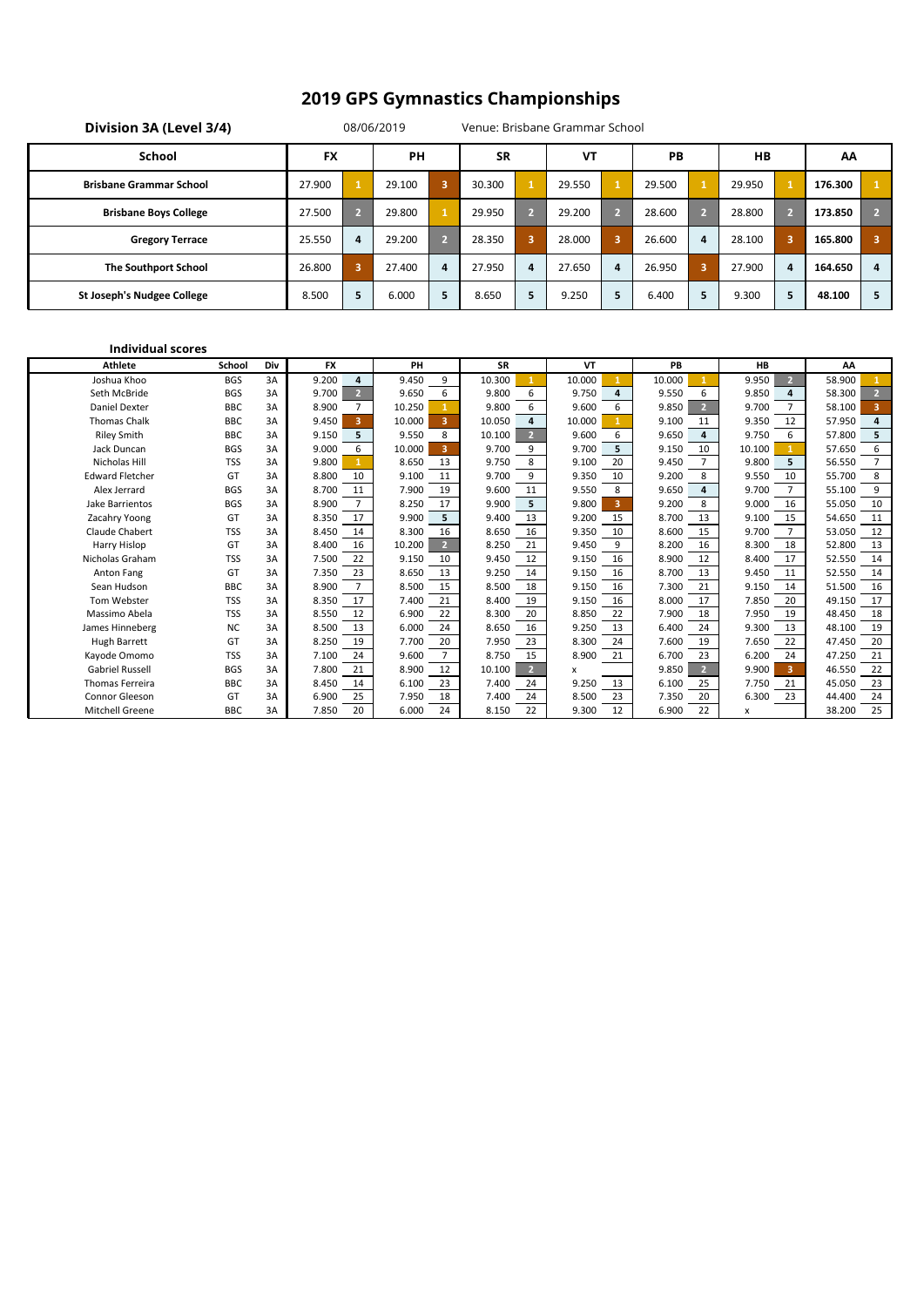| Division 2A (Level 5/6)        |           |   | 08/06/2019 |           | Venue: Brisbane Grammar School |           |                         |        |         |              |
|--------------------------------|-----------|---|------------|-----------|--------------------------------|-----------|-------------------------|--------|---------|--------------|
| School                         | <b>FX</b> |   | <b>PH</b>  | <b>SR</b> | <b>VT</b>                      | <b>PB</b> |                         | $H$ B  | AA      |              |
| <b>Brisbane Grammar School</b> | 27.350    |   | 30.700     | 27.750    | 29.400                         | 28.100    |                         | 30.400 | 173.700 |              |
| <b>Brisbane Boys College</b>   | 25.050    |   | 24.200     | 24.250    | 28.700                         | 23.350    | $\mathbf{\nabla}$       | 28.000 | 153.550 |              |
| <b>The Southport School</b>    | 21.200    | 3 | 22.850     | 22.250    | 27.800                         | 22.600    | $\overline{\mathbf{3}}$ | 22.500 | 139.200 | $\mathbf{3}$ |

| <b>Athlete</b>         | School     | Div | <b>FX</b>   | PH     |    | <b>SR</b>   | VT    |    | PB    |    | <b>HB</b> |     | AA     |    |
|------------------------|------------|-----|-------------|--------|----|-------------|-------|----|-------|----|-----------|-----|--------|----|
| Oscar Weatherstone     | <b>BGS</b> | 2A  | 9.700       | 10.150 |    | 9.900       | 9.700 |    | 9.900 |    | 10.200    |     | 59.550 |    |
| Lachlan Russell        | <b>BGS</b> | 2A  | 9.250       | 10.400 |    | 8.050<br>6  | 9.850 |    | 9.000 |    | 9.850     | 4   | 56.400 |    |
| Joshua Wong            | <b>BGS</b> | 2A  | 7.550<br>6  | 9.700  | 4  | 8.650<br>4  | 9.850 |    | 9.200 |    | 10.150    |     | 55.100 |    |
| Daniel Allison         | <b>BGS</b> | 2A  | 8.400       | 10.150 |    | 8.400<br>5  | 9.450 |    | 8.100 | 6  | 10.050    |     | 54.550 |    |
| Sam Darnell            | <b>BBC</b> | 2A  | 9.050       | 7.200  | 10 | 8.700       | 9.350 | 10 | 8.600 |    | 9.400     |     | 52.300 | 5  |
| Jacob Nucifora         | <b>BGS</b> | 2A  | 7.500       | 8.450  | 6  | 9.200       | 9.700 |    | 8.500 | 5  | 8.300     | 11  | 51.650 | 6  |
| Adam Bell              | <b>BBC</b> | 2A  | 8.700       | 8.850  |    | 6.000<br>13 | 9.700 |    | 7.450 |    | 8.450     | 10  | 49.150 |    |
| Jeremy Kennedy         | <b>BBC</b> | 2A  | 7.300       | 8.150  |    | 7.700<br>8  | 9.550 | 6  | 7.300 | 10 | 9.150     |     | 49.150 |    |
| <b>Etienne Chabert</b> | <b>TSS</b> | 2A  | 7.100<br>10 | 7.550  | 9  | 7.450<br>10 | 8.800 | 15 | 7.500 | 8  | 8.750     |     | 47.150 |    |
| <b>Finn Williams</b>   | <b>BBC</b> | 2A  | 6.450<br>13 | 6.400  | 13 | 7.850       | 9.450 |    | 7.300 | 10 | 9.450     | 5.  | 46.900 | 10 |
| Daniel Maurice         | <b>TSS</b> | 2A  | 6.900       | 8.150  |    | 7.600<br>9  | 9.400 | 9  | 6.900 | 13 | 7.150     | 12  | 46.100 | 11 |
| Caden Miller-Wright    | <b>TSS</b> | 2A  | 6.000<br>14 | 7.150  | 11 | 7.200<br>11 | 9.000 | 14 | 6.700 | 14 | 6.600     | 13  | 42.650 | 12 |
| Heanen Smith           | <b>TSS</b> | 2A  | 7.200       | 6.000  | 14 | 6.000<br>13 | 9.300 | 11 | 8.000 |    | x         |     | 36.500 | 13 |
| Jayden Niddrie         | <b>TSS</b> | 2A  | 6.850<br>12 | 6.000  | 14 | 6.250<br>12 | 9.100 | 13 | 7.100 | 12 | x         |     | 35.300 | 14 |
| Ethan Vanderwal        | <b>BGS</b> | 2A  | x           | 7.000  | 12 | x           | 9.200 | 12 | X     |    | 8.950     | - 8 | 25.150 | 15 |
| Kane Rodway            | TSS        | 2A  | x           | x      |    |             |       |    | x     |    | x         |     |        | 16 |

#### **Individual scores**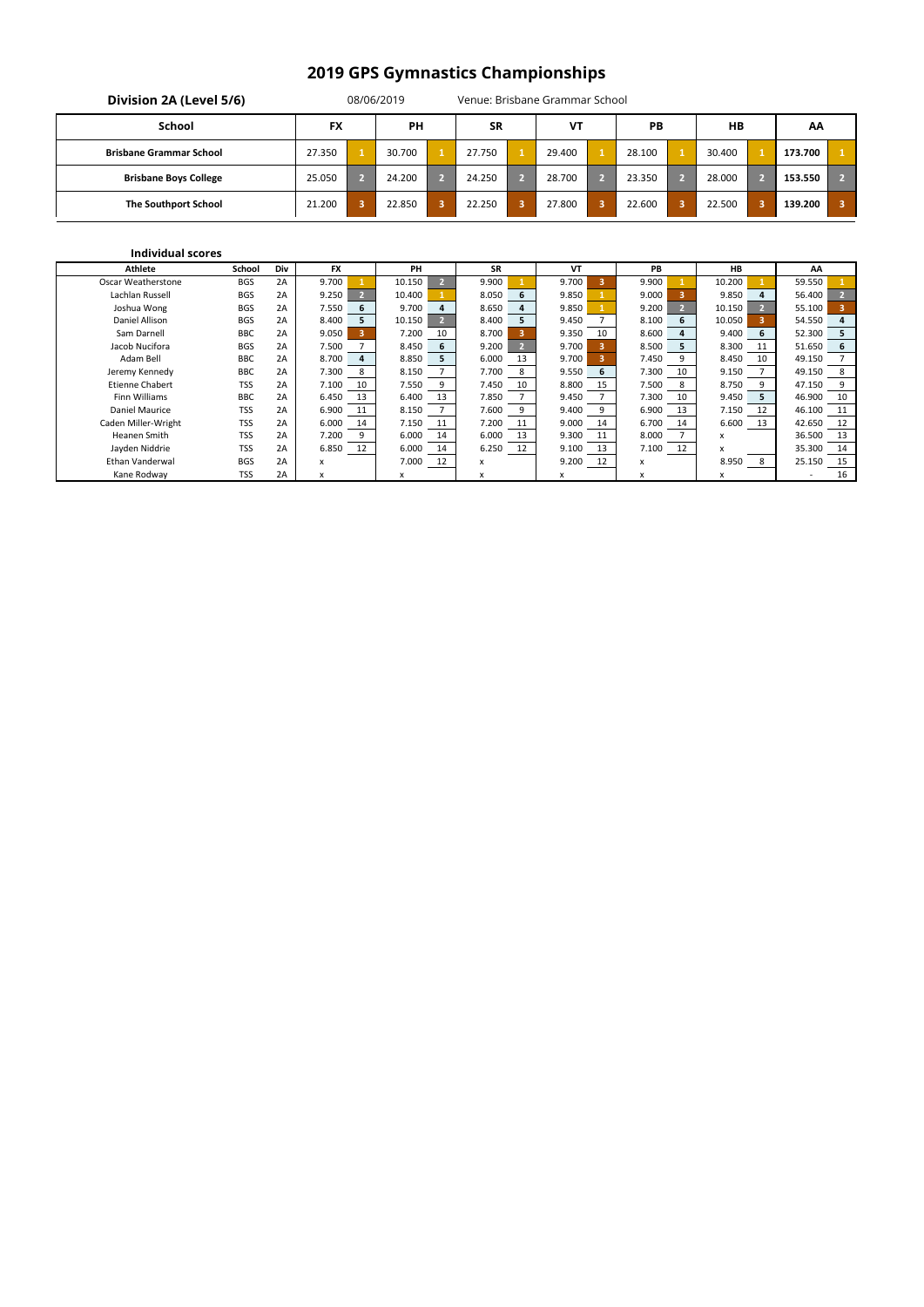| Division 1A (Level 7)             |           |                         | 08/06/2019 |                |           |   | Venue: Brisbane Grammar School |   |           |                         |           |    |         |    |
|-----------------------------------|-----------|-------------------------|------------|----------------|-----------|---|--------------------------------|---|-----------|-------------------------|-----------|----|---------|----|
| School                            | <b>FX</b> |                         | <b>PH</b>  |                | <b>SR</b> |   | <b>VT</b>                      |   | <b>PB</b> |                         | <b>HB</b> |    | AA      |    |
| <b>Brisbane Grammar School</b>    | 40.800    |                         | 37.700     |                | 37.650    |   | 38.100                         |   | 38.950    | $\mathbf{1}$            | 38.400    |    | 231.600 |    |
| <b>The Southport School</b>       | 39.300    | 7                       | 32.350     | $\overline{3}$ | 34.550    | з | 35.150                         |   | 37.400    | 下2.                     | 36.400    |    | 215.150 | 2. |
| <b>Brisbane Boys College</b>      | 36.950    | $\overline{\mathbf{3}}$ | 35.050     | 2 <sup>1</sup> | 35.550    | ワ | 33.500                         | 3 | 35.400    | $\overline{\mathbf{3}}$ | 34.950    |    | 211.400 | 3  |
| <b>Gregory Terrace</b>            | 32.650    | $\overline{a}$          | 31.550     | 4              | 31.950    | 4 | 32.550                         | 4 | 31.500    | 4                       | 30.250    | 4  | 190.450 | 4  |
| <b>Brisbane State High School</b> | 0.000     | 5                       | 12.050     | 5              | 10.450    | 5 | 9.750                          | 5 | 11.400    | 5                       | 9.650     | 5. | 53.300  | 5  |

| <b>Athlete</b>            | <b>School</b> | Div | <b>FX</b>                         | PH                       | <b>SR</b>                | <b>VT</b>                         | PB                                | <b>HB</b>                         | AA                                |
|---------------------------|---------------|-----|-----------------------------------|--------------------------|--------------------------|-----------------------------------|-----------------------------------|-----------------------------------|-----------------------------------|
| Zachary Simpson-Wylde     | <b>BGS</b>    | 1A  | 13.500<br>4                       | 12.850                   | 12.950<br>2 <sup>1</sup> | 11.550<br>$\overline{7}$          | 13.050                            | 13.050                            | 76.950                            |
| Baylen Jupp               | <b>BBC</b>    | 1A  | 13.550<br>$\overline{\mathbf{3}}$ | 12.250<br>4              | 13.300<br>$\mathbf{1}$   | 11.250<br>10                      | 11.700<br>12                      | 12.350<br>6                       | $\overline{2}$<br>74.400          |
| <b>Fletcher Griffiths</b> | <b>BGS</b>    | 1A  | 13.200<br>8                       | 12.300<br>3              | 11.800<br>4              | 11.250<br>10                      | 12.650<br>5                       | 12.900<br>$\overline{2}$          | $\overline{\mathbf{3}}$<br>74.100 |
| Brooklyn Brougham         | <b>BGS</b>    | 1A  | 13.250<br>$\overline{7}$          | 9.450<br>24              | 12.900<br>$\overline{3}$ | 13.500                            | 12.900<br>$\overline{\mathbf{3}}$ | 12.050                            | 74.050<br>4                       |
| Alistair Hoole            | <b>BGS</b>    | 1A  | 13.650                            | 11.450<br>11             | 11.700<br>7              | 11.400<br>8                       | 9<br>11.900                       | 12.450<br>4                       | 5<br>72.550                       |
| Couper Baskus             | <b>TSS</b>    | 1A  | 12.700<br>11                      | 20<br>10.250             | 11.050<br>15             | 12.250<br>$\overline{\mathbf{3}}$ | 12.000<br>8                       | 12.700<br>$\overline{\mathbf{3}}$ | 6<br>70.950                       |
| Jack Burt                 | <b>TSS</b>    | 1A  | 13.300<br>5                       | $\overline{7}$<br>11.700 | 8.850<br>25              | 12.000<br>5                       | 12.900<br>$\overline{3}$          | 11.750<br>10                      | 7<br>70.500                       |
| <b>William Heaven</b>     | <b>BGS</b>    | 1B  | 13.200<br>8                       | $\overline{7}$<br>11.700 | 10.850<br>16             | 11.800<br>6                       | 13<br>11.400                      | 10.400<br>17                      | 8<br>69.350                       |
| Nicholas Hoole            | <b>BGS</b>    | 1B  | 12.700<br>11                      | 15<br>11.000             | 11.300<br>12             | 10.900<br>16                      | $\overline{7}$<br>12.200          | 10.450<br>16                      | 68.550<br>9                       |
| <b>Oliver Waterhouse</b>  | <b>BGS</b>    | 1B  | 12.750<br>10                      | $\overline{7}$<br>11.700 | 11.300<br>12             | 11.000<br>14                      | 10.900<br>18                      | 10.650<br>13                      | 68.300<br>10                      |
| <b>Ryan Gale</b>          | <b>BBC</b>    | 1A  | 20<br>11.100                      | 11.350<br>13             | 10.650<br>19             | 11.400<br>8                       | 11.800<br>11                      | 10.650<br>13                      | 66.950<br>11                      |
| Alexander Rosario         | <b>BBC</b>    | 1A  | 12.300<br>16                      | 10.850<br>16             | 11.600<br>9              | 10.800<br>20                      | 10.500<br>21                      | 10.500<br>15                      | 12<br>66.550                      |
| Mike Carr                 | GT            | 1A  | 14<br>12.400                      | 22<br>10.000             | 10.800<br>17             | 10.950<br>15                      | 11.300<br>15                      | 10.800<br>12                      | 13<br>66.250                      |
| Luke Graham               | <b>BGS</b>    | 1A  | 13.650<br>$\mathbf{1}$            | $\overline{2}$<br>12.550 | x                        | 12.550<br>$\overline{2}$          | 13.000<br>$\overline{2}$          | 12.400<br>5                       | 64.150<br>14                      |
| Sean Coman                | GT            | 1A  | 10.000<br>22                      | 10.300<br>19             | 11.150<br>14             | 10.900<br>16                      | 10.900<br>18                      | 10.150<br>18                      | 63.400<br>15                      |
| Jared de Beer             | <b>BBC</b>    | 1A  | 9.200<br>24                       | 8.950<br>25              | 10.500<br>20             | 10.850<br>19                      | 11.300<br>15                      | 9.200<br>21                       | 16<br>60.000                      |
| <b>Patrick Gleeson</b>    | GT            | 1A  | 21<br>10.250                      | 10.150<br>21             | 10.000<br>23             | 10.600<br>22                      | 9.300<br>23                       | 22<br>8.750                       | 17<br>59.050                      |
| Cy Dacey                  | <b>TSS</b>    | 1A  | 5<br>13.300                       | 10.400<br>18             | 5<br>11.750              | 10.550<br>23                      | 6<br>12.500                       | x                                 | 18<br>58.500                      |
| Darcy Little              | GT            | 1A  | 22<br>10.000                      | 11.100<br>14             | 24<br>9.400              | 10.700<br>21                      | 24<br>8.000                       | 9.300<br>20                       | 18<br>58.500                      |
| Jack Henry                | <b>BGS</b>    | 1B  | 19<br>11.250                      | 6<br>11.800              | 11.350<br>10             | 13<br>11.050                      | 10.300<br>22                      | x                                 | 20<br>55.750                      |
| Cody Wood                 | <b>TSS</b>    | 1A  | 11.900<br>17                      | 23<br>9.500              | 10.800<br>17             | 10.900<br>16                      | 11.000<br>17                      | x                                 | 21<br>54.100                      |
| <b>Vedant Sawant</b>      | <b>BSHS</b>   | 1A  | x                                 | 12.050<br>5              | 10.450<br>22             | 9.750<br>25                       | 11.400<br>13                      | 9.650<br>19                       | 53.300<br>22                      |
| <b>Tom Bizzell</b>        | <b>BGS</b>    | 1B  | 12.400<br>14                      | 11.500<br>10             | 11.350<br>10             | 11.200<br>12                      | X                                 | x                                 | 23<br>46.450                      |
| Callum McCarthy           | <b>BGS</b>    | 1A  | x                                 | 10.650<br>17             | 11.700<br>$\overline{7}$ | 12.050<br>4                       | x                                 | 11.050<br>11                      | 24<br>45.450                      |
| Jesse Meo                 | <b>TSS</b>    | 1A  | 18<br>11.450                      | x                        | 10.500<br>20             | 10.550<br>23                      | 10.800<br>20                      | X                                 | 43.300<br>25                      |
| Kiarn Barry               | <b>TSS</b>    | 1A  | 12.650<br>13                      | x                        | 11.750<br>5              | x                                 | x                                 | 8<br>11.950                       | 26<br>36.350                      |
| Ethan de Beer             | <b>BBC</b>    | 1A  | x                                 | 11.450<br>11             | x                        | x                                 | 11.900<br>9                       | 11.950<br>8                       | 27<br>35.300                      |
| Dimitry Rozenbelov        | GT            | 1A  | X                                 | x                        | x                        | X                                 | X                                 | x                                 | 28                                |

#### **Individual scores**

# **2019 GPS Gymnastics Championships**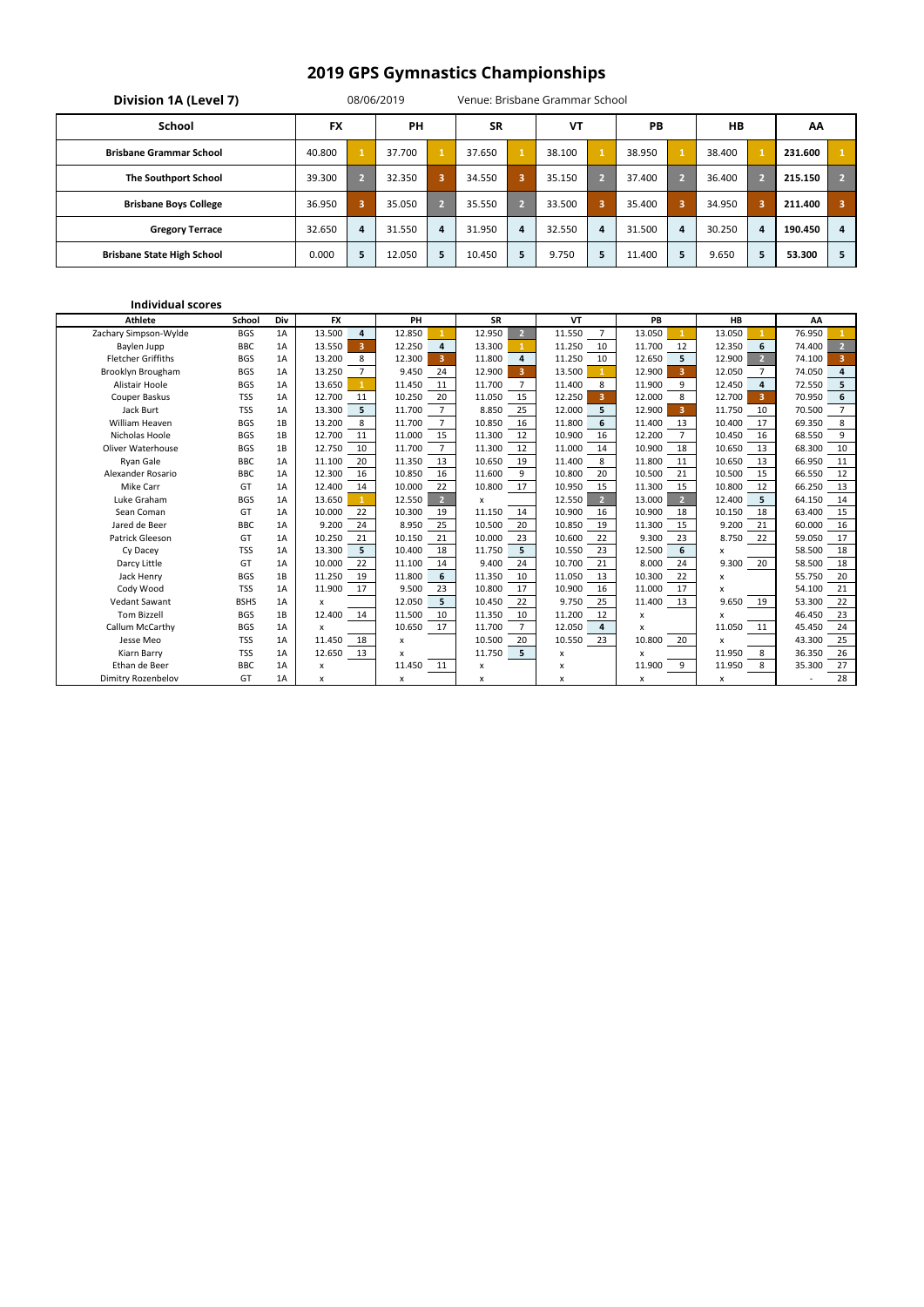**Division 3 (Level 3/4)** 08/06/2019 Venue: Brisbane Grammar School

**Brisbane Boys College**

| <b>Name</b>         | School     | <b>Div</b> | <b>FX</b> |    | <b>PH</b> |    | <b>SR</b> |    | VT     |    | <b>PB</b> |    | <b>HB</b> |    | AA      |     |
|---------------------|------------|------------|-----------|----|-----------|----|-----------|----|--------|----|-----------|----|-----------|----|---------|-----|
| <b>Riley Smith</b>  | <b>BBC</b> | 3A         | 9.150     |    | 9.550     | 8  | 10.100    |    | 9.600  | 6  | 9.650     | 4  | 9.750     | 6  | 57.800  | l 5 |
| Daniel Dexter       | <b>BBC</b> | 3A         | 8.900     |    | 10.250    |    | 9.800     | b  | 9.600  | 6  | 9.850     |    | 9.700     |    | 58.100  |     |
| <b>Thomas Chalk</b> | <b>BBC</b> | 3A         | 9.450     |    | 10.000    | я  | 10.050    | 4  | 10.000 |    | 9.100     | 11 | 9.350     | 12 | 57.950  | 4   |
| Sean Hudson         | <b>BBC</b> | 3A         | 8.900     |    | 8.500     | 15 | 8.500     | 18 | 9.150  | 16 | 7.300     | 21 | 9.150     | 14 | 51.500  | 16  |
| Mitchell Greene     | <b>BBC</b> | 3A         | 7.850     | 20 | 6.000     | 24 | 8.150     | 22 | 9.300  | 12 | 6.900     | 22 | x         |    | 38.200  | -25 |
| Thomas Ferreira     | <b>BBC</b> | 3A         | 8.450     | 14 | 6.100     | 23 | 7.400     | 24 | 9.250  | 13 | 6.100     | 25 | 7.750     | 21 | 45.050  | 23  |
| <b>A TEAM SCORE</b> |            |            | 27.500    |    | 29,800    |    | 29.950    |    | 29,200 |    | 28.600    |    | 28.800    |    | 173.850 |     |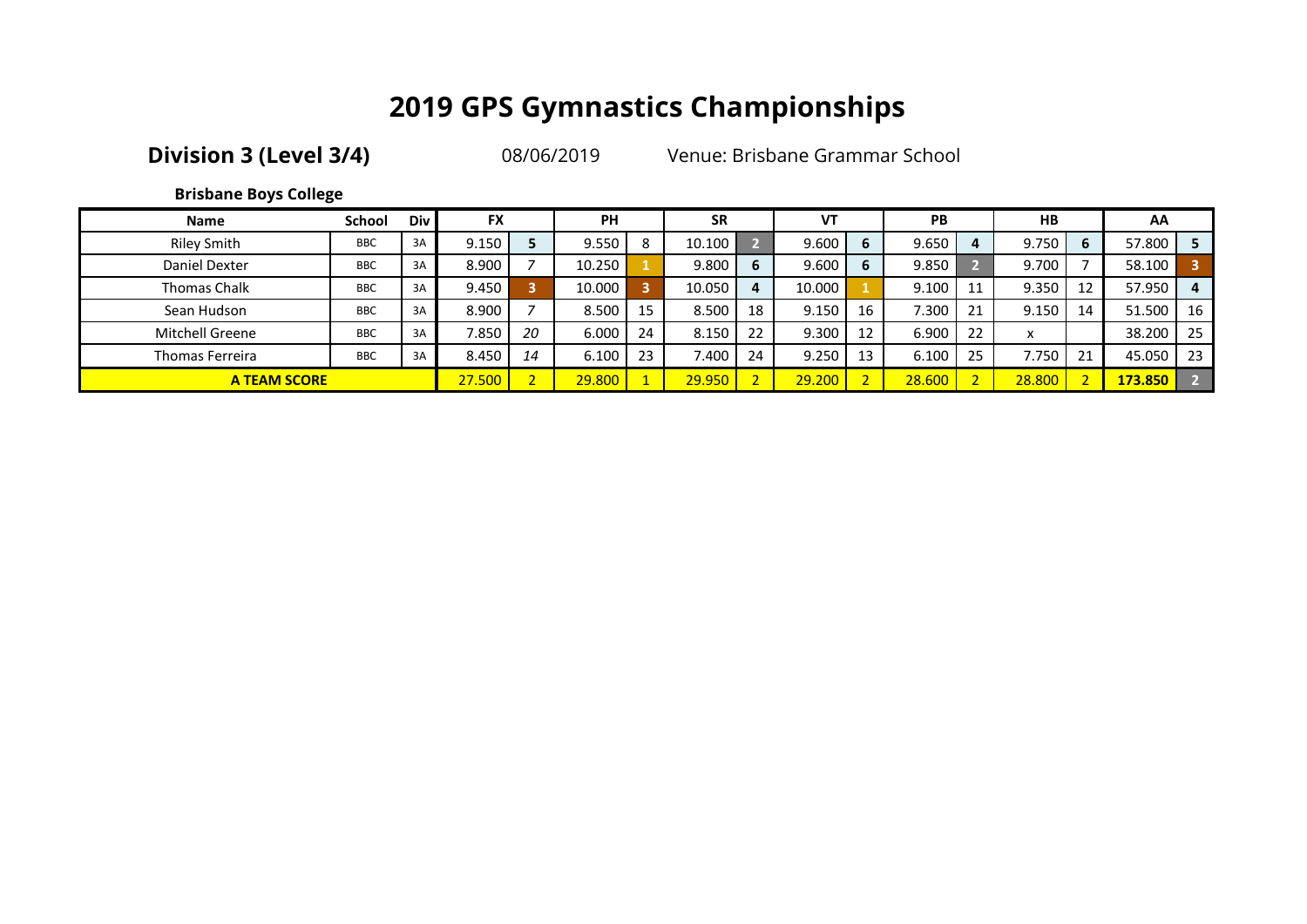**Division 3 (Level 3/4)** 08/06/2019 Venue: Brisbane Grammar School

### **Brisbane Grammar School**

| <b>Name</b>            | School     | Div | <b>FX</b> |    | <b>PH</b> |    | <b>SR</b> |   | VT     |   | PB     |    | HB     |    | AA      |    |
|------------------------|------------|-----|-----------|----|-----------|----|-----------|---|--------|---|--------|----|--------|----|---------|----|
| Jake Barrientos        | <b>BGS</b> | 3A  | 8.900     |    | 8.250     | 17 | 9.900     |   | 9.800  |   | 9.200  | 8  | 9.000  | 16 | 55.050  | 10 |
| Jack Duncan            | <b>BGS</b> | 3A  | 9.000     |    | 10.000    |    | 9.700     |   | 9.700  |   | 9.150  | 10 | 10.100 |    | 57.650  | -6 |
| Alex Jerrard           | <b>BGS</b> | 3A  | 8.700     | 11 | 7.900     | 19 | 9.600     |   | 9.550  | 8 | 9.650  |    | 9.700  |    | 55.100  | 9  |
| Joshua Khoo            | <b>BGS</b> | 3A  | 9.200     |    | 9.450     |    | 10.300    |   | 10.000 |   | 10.000 |    | 9.950  |    | 58.900  |    |
| Seth McBride           | <b>BGS</b> | 3A  | 9.700     |    | 9.650     | 6  | 9.800     | 6 | 9.750  |   | 9.550  | 6  | 9.850  |    | 58.300  |    |
| <b>Gabriel Russell</b> | <b>BGS</b> | 3A  | 7.800     | 21 | 8.900     | 12 | 10.100    |   | x      |   | 9.850  |    | 9.900  | 3  | 46.550  | 22 |
| <b>A TEAM SCORE</b>    |            |     | 27,900    |    | 29.100    |    | 30.300    |   | 29.550 |   | 29.500 |    | 29,950 |    | 176.300 |    |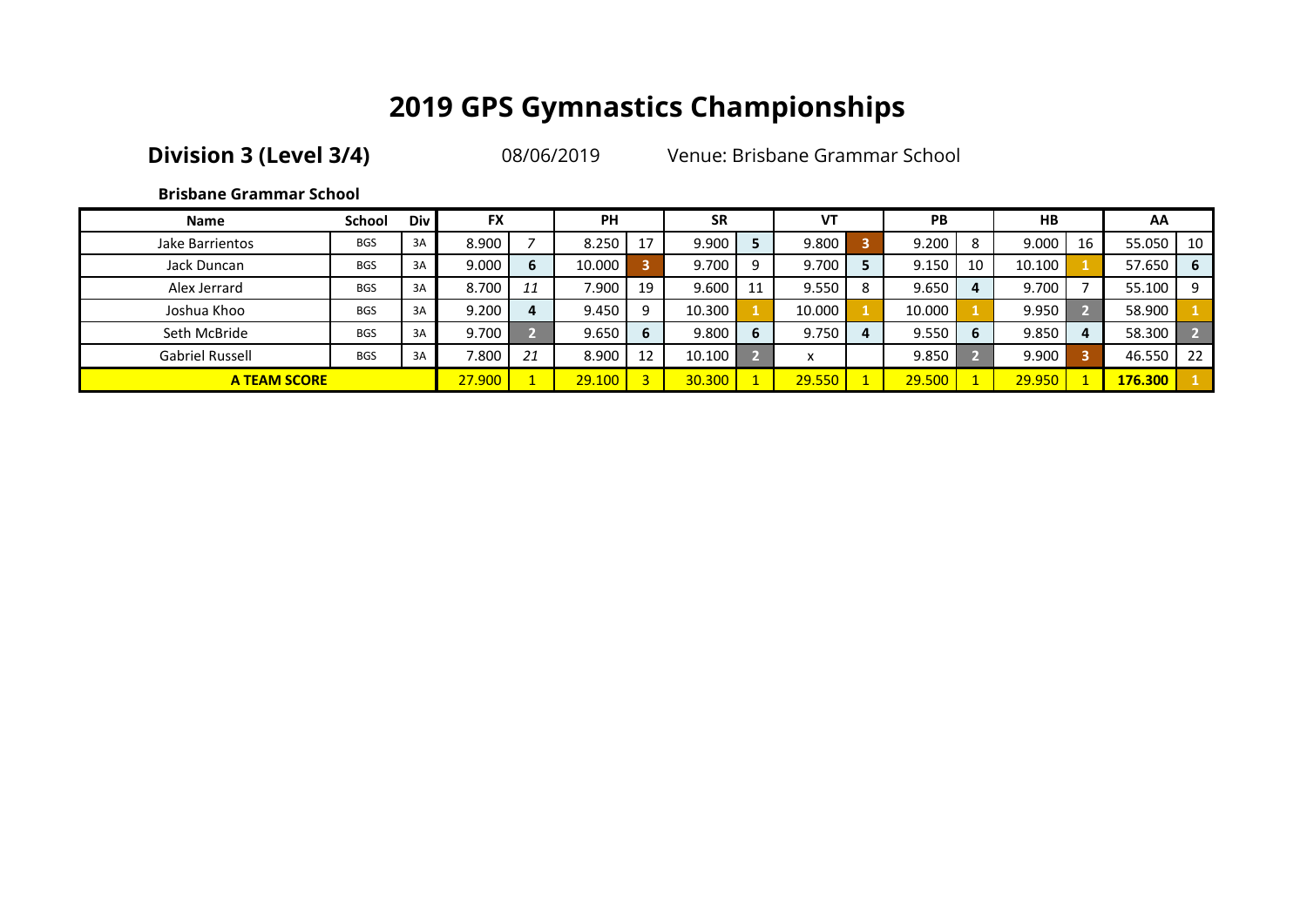**Division 3 (Level 3/4)** 08/06/2019 Venue: Brisbane Grammar School

### **Gregory Terrace**

| <b>Name</b>            | <b>School</b> | Div | <b>FX</b> |    | <b>PH</b> |    | <b>SR</b> |    | VT     |    | <b>PB</b> |    | <b>HB</b> |    | AA      |     |
|------------------------|---------------|-----|-----------|----|-----------|----|-----------|----|--------|----|-----------|----|-----------|----|---------|-----|
| Hugh Barrett           | GT            | 3A  | 8.250     | 19 | 7.700     | 20 | 7.950     | 23 | 8.300  | 24 | 1.600     | 19 | 7.650     | 22 | 47.450  | -20 |
| <b>Edward Fletcher</b> | GT            | 3A  | 8.800     | 10 | 9.100     | 11 | 9.700     |    | 9.350  | 10 | 9.200     | 8  | 9.550     | 10 | 55.700  | - 8 |
| Harry Hislop           | GT            | 3A  | 8.400     | 16 | 10.200    |    | 8.250     | 21 | 9.450  |    | 8.200     | 16 | 8.300     | 18 | 52.800  | 13  |
| Zacahry Yoong          | GT            | 3A  | 8.350     | 17 | 9.900     |    | 9.400     | 13 | 9.200  | 15 | 8.700     | 13 | 9.100     | 15 | 54.650  | 11  |
| Anton Fang             | GT            | 3A  | 7.350     | 23 | 8.650     | 13 | 9.250     | 14 | 9.150  | 16 | 8.700     | 13 | 9.450     | 11 | 52.550  | 14  |
| <b>Connor Gleeson</b>  | GT            | 3A  | 6.900     | 25 | 7.950     | 18 | 7.400     | 24 | 8.500  | 23 | 7.350     | 20 | 6.300     | 23 | 44.400  | 24  |
| <b>A TEAM SCORE</b>    |               |     | 25.550    |    | 29.200    |    | 28.350    |    | 28,000 |    | 26.600    |    | 28.100    | 3  | 165.800 |     |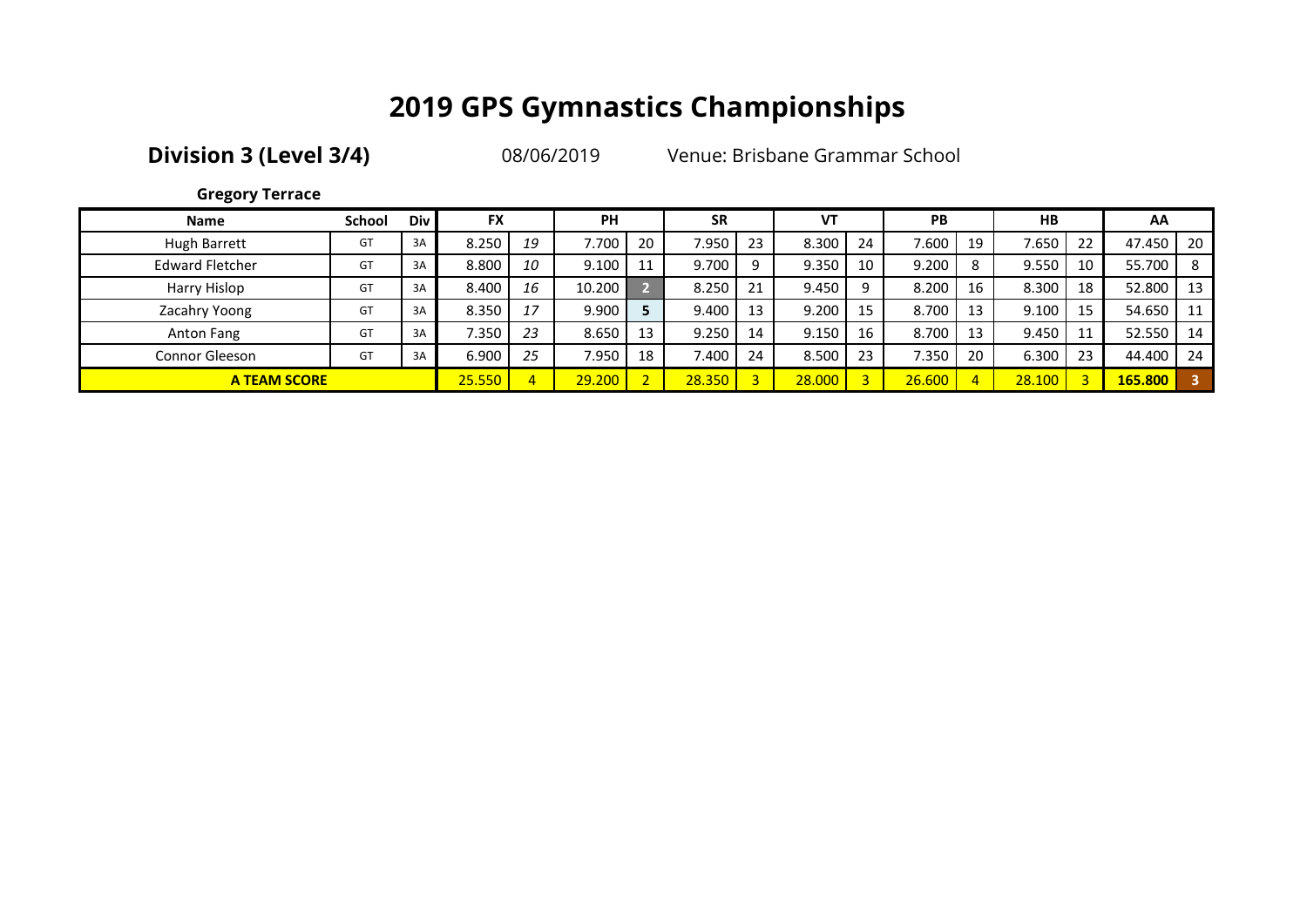**Division 3 (Level 3/4)** 08/06/2019 Venue: Brisbane Grammar School

### **The Southport School**

| <b>Name</b>         | <b>School</b> | <b>Div</b> | <b>FX</b> |                         | PH     |    | <b>SR</b> |    | VT     |    | PB     |    | <b>HB</b> |          | AA      |     |
|---------------------|---------------|------------|-----------|-------------------------|--------|----|-----------|----|--------|----|--------|----|-----------|----------|---------|-----|
| Claude Chabert      | <b>TSS</b>    | 3A         | 8.450     | 14                      | 8.300  | 16 | 8.650     | 16 | 9.350  | 10 | 8.600  | 15 | 9.700     |          | 53.050  | -12 |
| Kayode Omomo        | <b>TSS</b>    | 3A         | 7.100     | 24                      | 9.600  |    | 8.750     |    | 8.900  | 21 | 6.700  | 23 | 6.200     | 24       | 47.250  | 21  |
| Nicholas Hill       | <b>TSS</b>    | 3A         | 9.800     |                         | 8.650  | 13 | 9.750     | 8  | 9.100  | 20 | 9.450  |    | 9.800     |          | 56.550  |     |
| Tom Webster         | <b>TSS</b>    | 3A         | 8.350     | 17                      | 7.400  | 21 | 8.400     | 19 | 9.150  | 16 | 8.000  | 17 | 7.850     | 20       | 49.150  | 17  |
| Nicholas Graham     | <b>TSS</b>    | 3A         | 7.500     | 22                      | 9.150  | 10 | 9.450     | 12 | 9.150  | 16 | 8.900  | 12 | 8.400     | 17       | 52.550  | -14 |
| Massimo Abela       | <b>TSS</b>    | 3A         | 8.550     | 12                      | 6.900  | 22 | 8.300     | 20 | 8.850  | 22 | 7.900  | 18 | 7.950     | 19       | 48.450  | 18  |
| <b>A TEAM SCORE</b> |               |            | 26,800    | $\overline{\mathbf{z}}$ | 27.400 |    | 27,950    |    | 27.650 | 4  | 26.950 |    | 27.900    | <b>1</b> | 164.650 | 4   |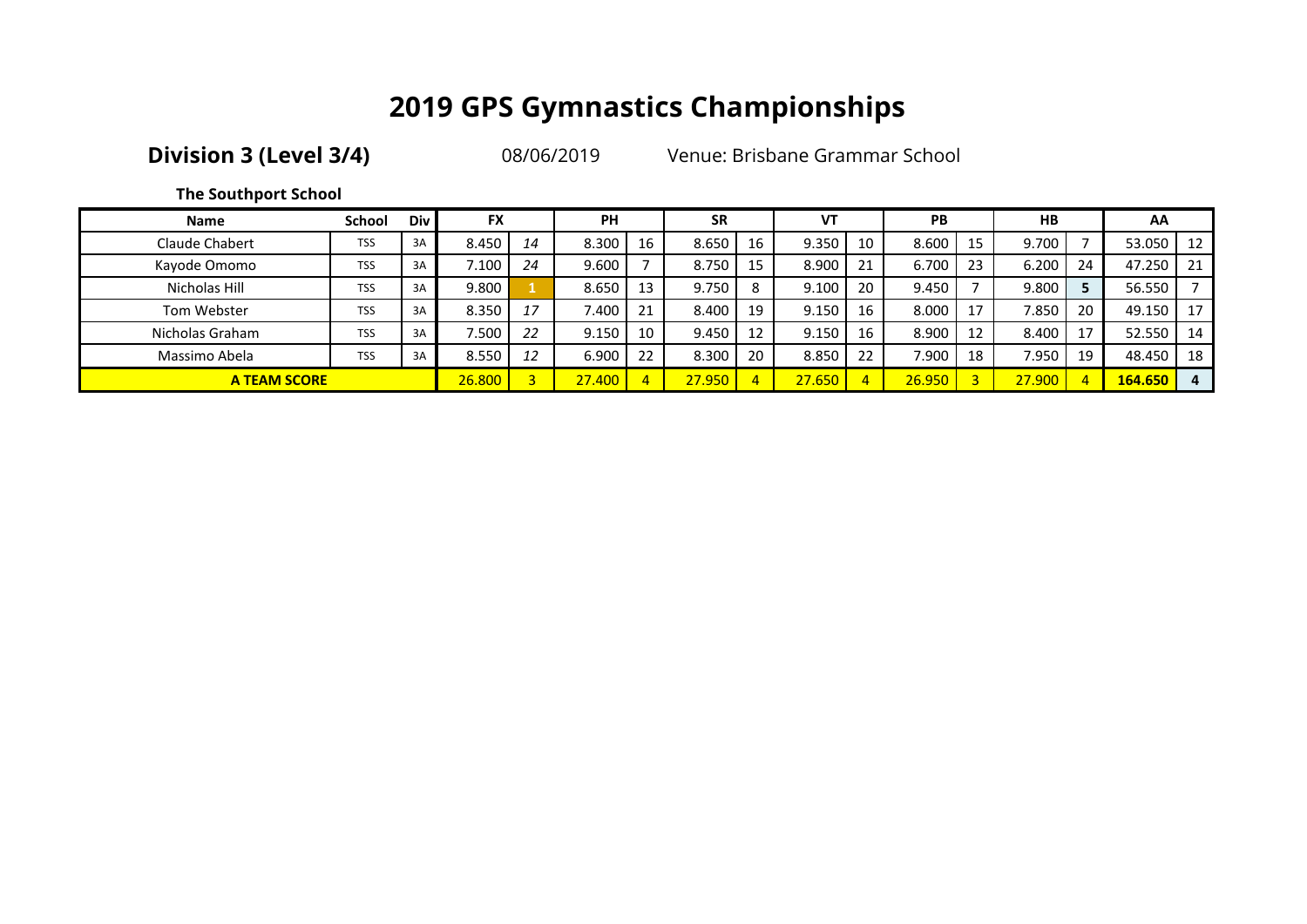**Division 3 (Level 3/4)** 08/06/2019 Venue: Brisbane Grammar School

**St Joseph's Nudgee College**

| <b>Name</b>             | School    | Div | <b>FX</b>           |    | <b>PH</b>          |    | <b>SR</b> |    | 1 IT        |             | PB                 |    | HB    |    | AA     |         |
|-------------------------|-----------|-----|---------------------|----|--------------------|----|-----------|----|-------------|-------------|--------------------|----|-------|----|--------|---------|
| James Hinneberg         | <b>NC</b> | 3A  | 8.500               | -- | 6.000              | 24 | 8.650     | 16 | 9.250       | $\sim$<br>∸ | 6.400              | 24 | 9.300 | -- | 48.100 | 10<br>ᅩ |
| <b>TEAM SCORE</b><br>ΑI |           |     | <b>FOO</b><br>8.5UU |    | <mark>،000،</mark> |    | 8.650     |    | $-$<br>⋌∠⊃⊬ |             | $\sqrt{2}$<br>0.4U |    | 9.300 |    | 48.100 |         |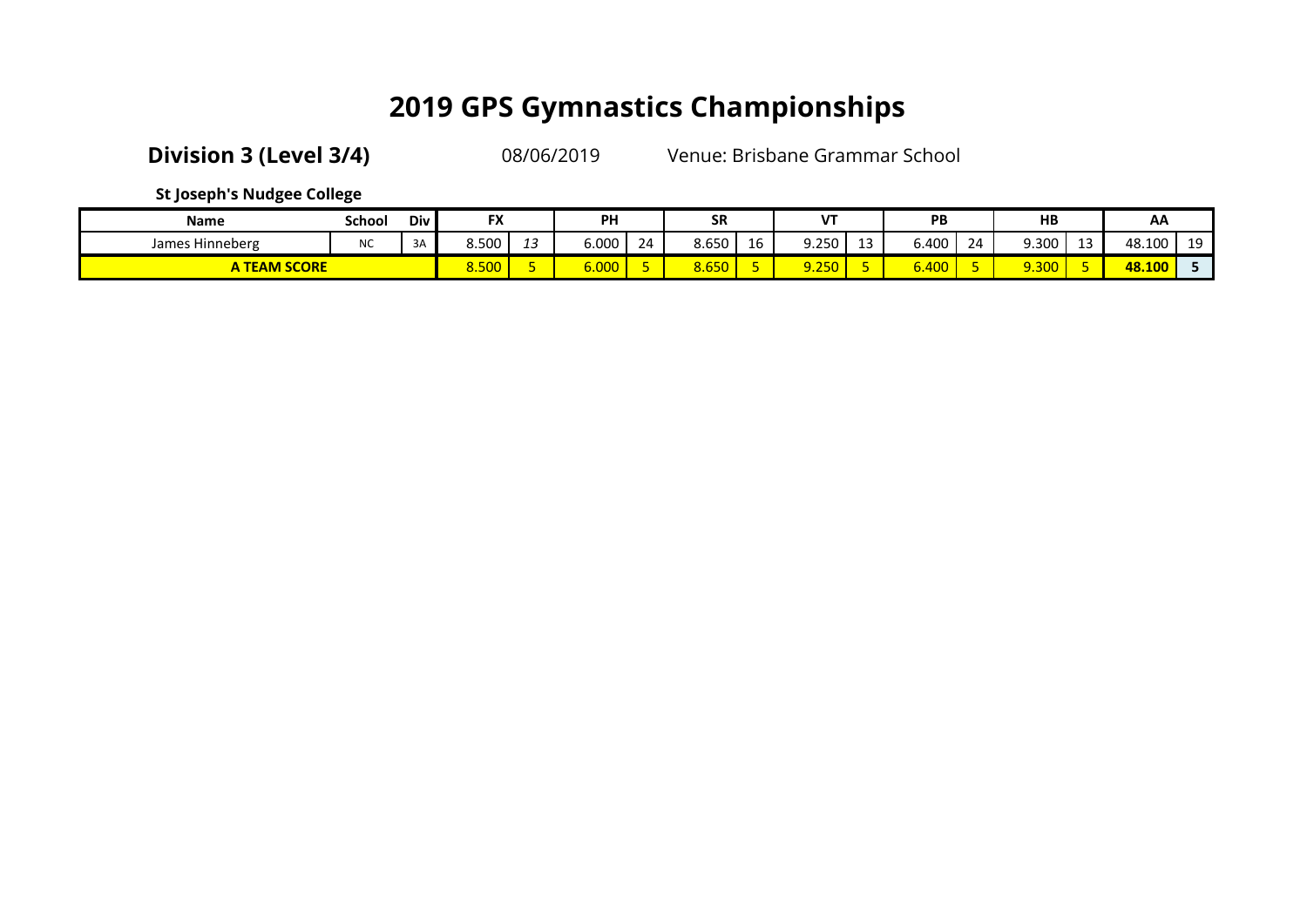| <b>Division 2 (Level 5/6)</b> |  |  |  |
|-------------------------------|--|--|--|
|-------------------------------|--|--|--|

08/06/2019 Venue: Brisbane Grammar School

### **Brisbane Boys College**

| <b>Name</b>         | <b>School</b> | <b>Div</b> | <b>FX</b> |    | <b>PH</b> |    | <b>SR</b> | VT     |    | PB     |    | <b>HB</b> |    | AA      |    |
|---------------------|---------------|------------|-----------|----|-----------|----|-----------|--------|----|--------|----|-----------|----|---------|----|
| Sam Darnell         | <b>BBC</b>    | 2A         | 9.050     |    | 7.200     | 10 | 8.700     | 9.350  | 10 | 8.600  |    | 9.400     |    | 52.300  |    |
| Jeremy Kennedy      | <b>BBC</b>    | 2A         | 7.300     | 8  | 8.150     |    | 7.700     | 9.550  |    | 7.300  | 10 | 9.150     |    | 49.150  | -8 |
| Finn Williams       | <b>BBC</b>    | 2A         | 6.450     | 13 | 6.400     | 13 | 7.850     | 9.450  |    | 7.300  | 10 | 9.450     |    | 46.900  | 10 |
| Adam Bell           | <b>BBC</b>    | 2A         | 8.700     |    | 8.850     |    | 6.000     | 9.700  |    | 7.450  | Q  | 8.450     | 10 | 49.150  |    |
| <b>A TEAM SCORE</b> |               |            | 25.050    |    | 24.200    |    | 24.250    | 28.700 |    | 23.350 |    | 28,000    |    | 153.550 |    |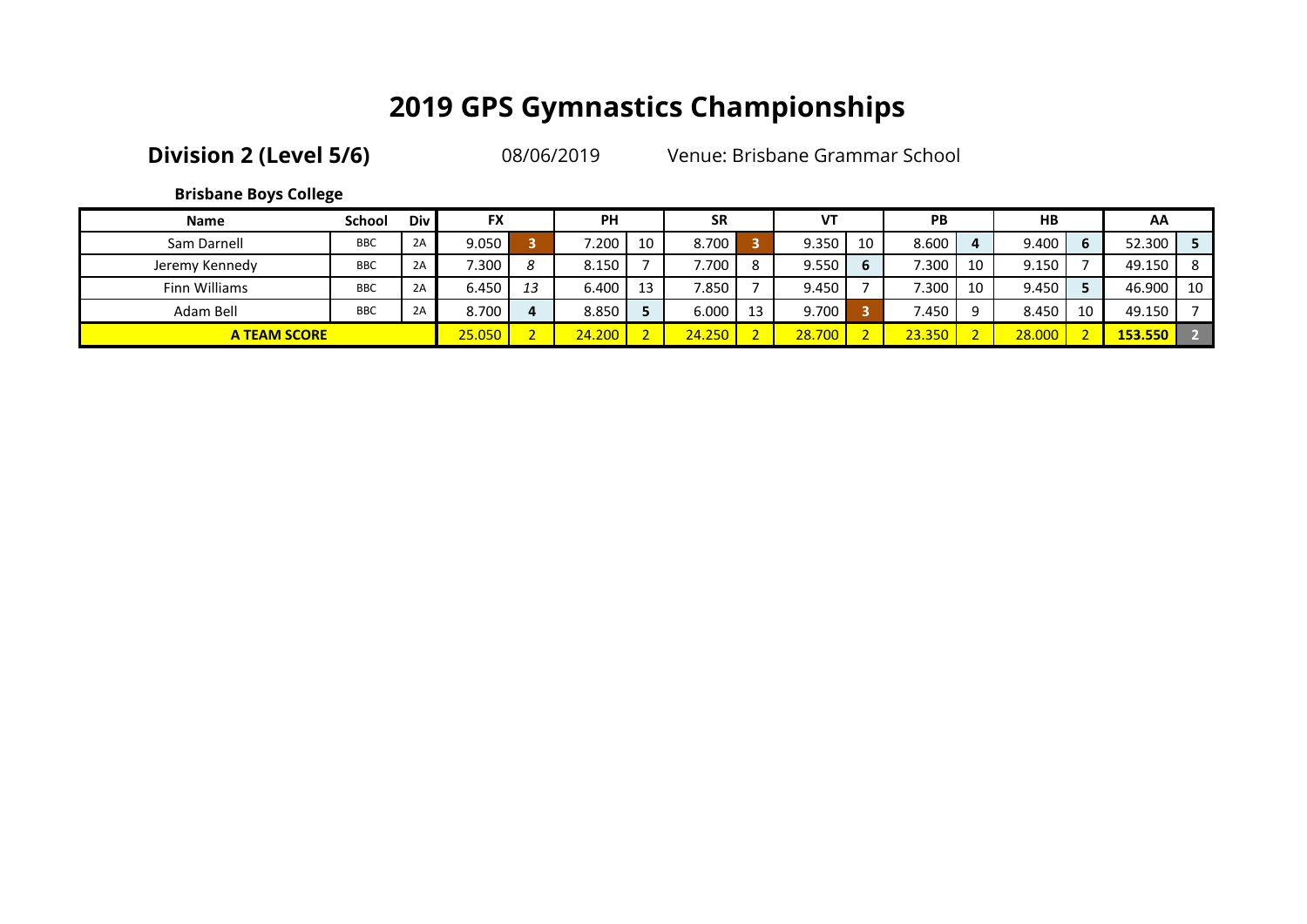**Division 2 (Level 5/6)** 08/06/2019 Venue: Brisbane Grammar School

### **Brisbane Grammar School**

| <b>Name</b>         | <b>School</b> | Div | <b>FX</b> | <b>PH</b> |    | <b>SR</b>    |   | VT     |    | <b>PB</b>                 |   | <b>HB</b> |                         | AA      |    |
|---------------------|---------------|-----|-----------|-----------|----|--------------|---|--------|----|---------------------------|---|-----------|-------------------------|---------|----|
| Daniel Allison      | <b>BGS</b>    | 2A  | 8.400     | 10.150    |    | 8.400        |   | 9.450  |    | 8.100                     | 6 | 10.050    | $\overline{\mathbf{3}}$ | 54.550  | 4  |
| Jacob Nucifora      | <b>BGS</b>    | 2A  | 7.500     | 8.450     | 6  | 9.200        |   | 9.700  |    | 8.500                     |   | 8.300     | 11                      | 51.650  | -6 |
| Lachlan Russell     | <b>BGS</b>    | 2A  | 9.250     | 10.400    |    | 8.050        | 6 | 9.850  |    | 9.000                     |   | 9.850     | 4                       | 56.400  |    |
| Ethan Vanderwal     | <b>BGS</b>    | 2A  | x         | 7.000     | 12 | $\checkmark$ |   | 9.200  | 12 | $\mathbf{v}$<br>$\lambda$ |   | 8.950     | 8                       | 25.150  | 15 |
| Oscar Weatherstone  | <b>BGS</b>    | 2A  | 9.700     | 10.150    |    | 9.900        |   | 9.700  |    | 9.900                     |   | 10.200    |                         | 59.550  |    |
| Joshua Wong         | <b>BGS</b>    | 2A  | 7.550     | 9.700     |    | 8.650        |   | 9.850  |    | 9.200                     |   | 10.150    |                         | 55.100  |    |
| <b>A TEAM SCORE</b> |               |     | 27.350    | 30.700    |    | 27.750       |   | 29.400 |    | 28.100                    |   | 30.400    |                         | 173.700 |    |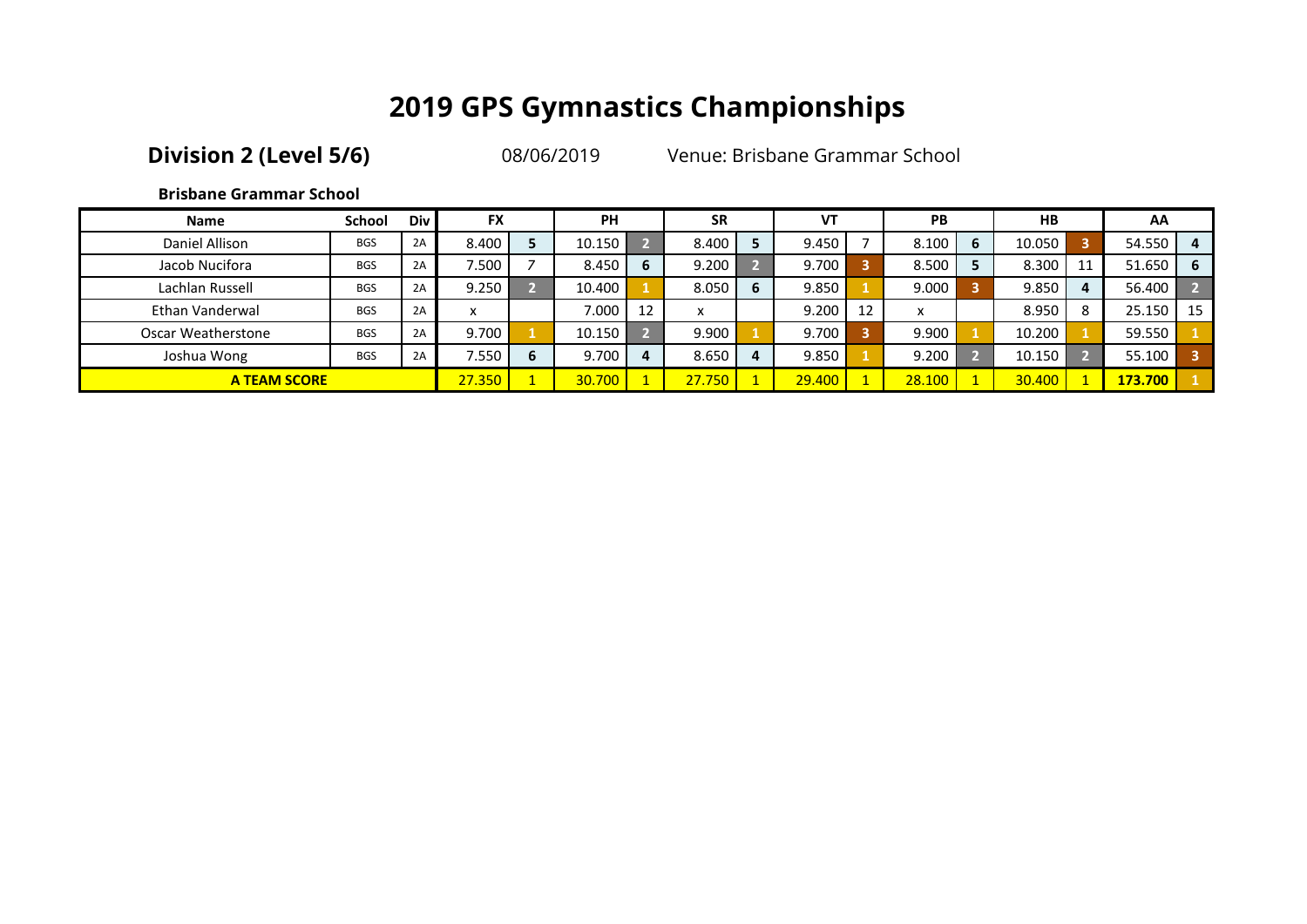**Division 2 (Level 5/6)** 08/06/2019 Venue: Brisbane Grammar School

### **The Southport School**

| <b>Name</b>            | <b>School</b>       | <b>Div</b> | <b>FX</b>         |                | PH        |    | <b>SR</b>      |    | VT     |    | PB     |    | HB     |    | AA      |      |
|------------------------|---------------------|------------|-------------------|----------------|-----------|----|----------------|----|--------|----|--------|----|--------|----|---------|------|
| Daniel Maurice         | <b>TSS</b>          | 2A         | 6.900             | 11             | 8.150     |    | 7.600          | q  | 9.400  | Q  | 6.900  | 13 | /0.150 | 12 | 46.100  | 11   |
| <b>Etienne Chabert</b> | <b>TSS</b>          | 2A         | 7.100             | 10             | 7.550     | q  | 7.450          | 10 | 8.800  | 15 | 7.500  | 8  | 8.750  | q  | 47.150  | 9    |
| Heanen Smith           | <b>TSS</b>          | 2A         | 7.200             | a              | 6.000     | 14 | 6.000          | 13 | 9.300  | 11 | 8.000  |    |        |    | 36.500  | - 13 |
| Jayden Niddrie         | <b>TSS</b>          | 2A         | 6.850             | 12             | 6.000     | 14 | 6.250          | 12 | 9.100  | 13 | 7.100  | 12 |        |    | 35.300  | -14  |
| Caden Miller-Wright    | <b>TSS</b>          | 2A         | 6.000             | 14             | 7.150     | 11 | 7.200          | 11 | 9.000  | 14 | 6.700  | 14 | 6.600  | 13 | 42.650  | -12  |
| Kane Rodway            | <b>TSS</b>          | 2A         | $\checkmark$<br>́ |                | $\lambda$ |    | $\lambda$<br>Λ |    | x      |    | v      |    |        |    |         | 16   |
|                        | <b>A TEAM SCORE</b> |            | 21.200            | $\overline{a}$ | 22.850    |    | 22.250         |    | 27.800 |    | 22,600 |    | 22.500 |    | 139.200 |      |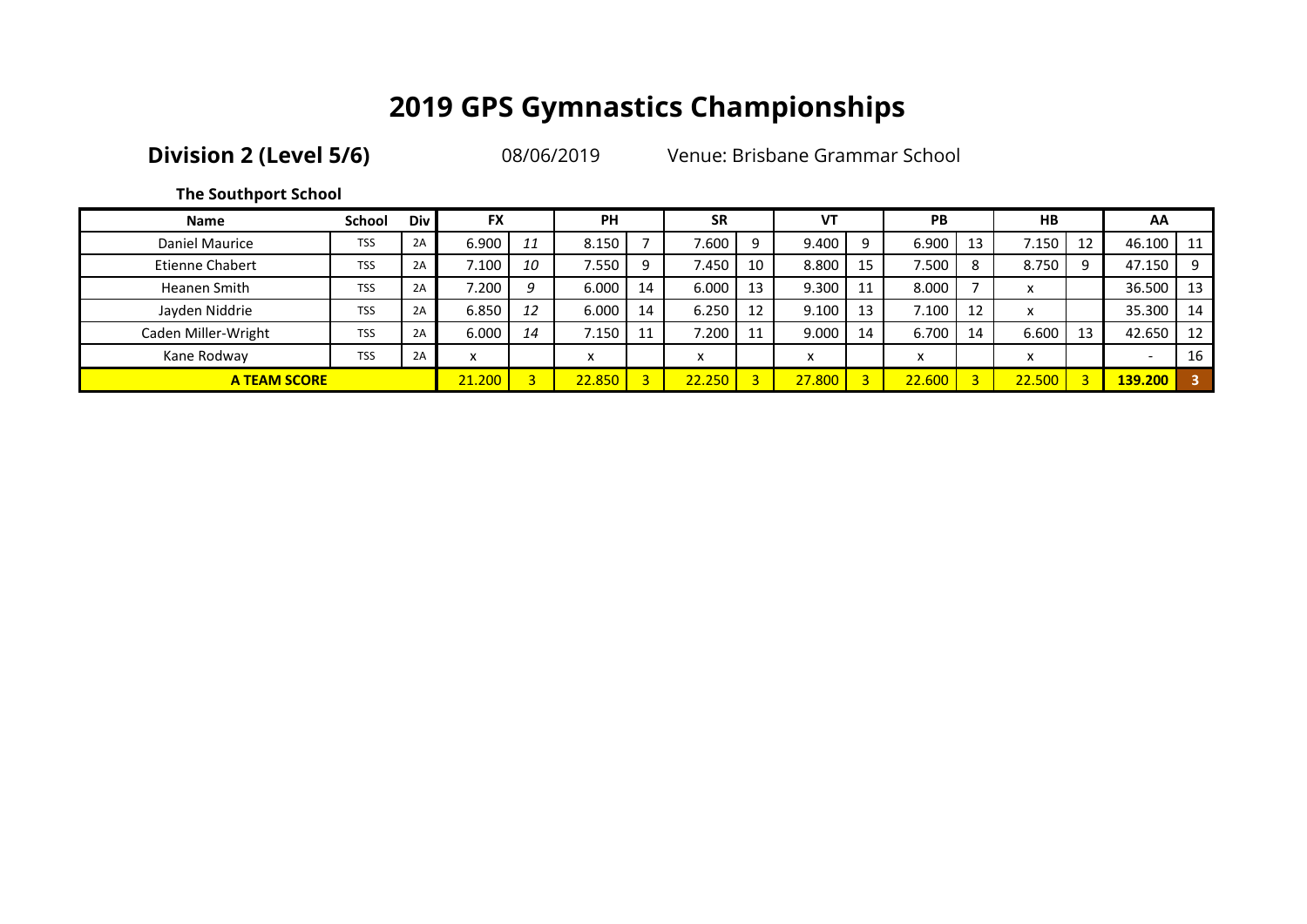**Division 1 (Level 7 Open)** 08/06/2019 Venue: Brisbane Grammar School

**Brisbane Boys College**

| <b>Name</b>       | <b>School</b>       | Div | <b>FX</b>         |                | <b>PH</b> |    | <b>SR</b>               |    | VT        |    | PB     |    | H <sub>B</sub> |    | AA      |                 |
|-------------------|---------------------|-----|-------------------|----------------|-----------|----|-------------------------|----|-----------|----|--------|----|----------------|----|---------|-----------------|
| Jared de Beer     | <b>BBC</b>          | 1A  | 9.200             | 24             | 8.950     | 25 | 10.500                  | 20 | 10.850    | 19 | 11.300 | 15 | 9.200          | 21 | 60.000  | - 16            |
| Ethan de Beer     | <b>BBC</b>          | 1A  | $\checkmark$<br>́ |                | 11.450    | 11 | $\check{}$<br>$\lambda$ |    | $\lambda$ |    | 11.900 | Q  | 11.950         | 8  | 35.300  | 127             |
| Alexander Rosario | <b>BBC</b>          | 1A  | 12.300            | 16             | 10.850    | 16 | 11.600                  |    | 10.800    | 20 | 10.500 | 21 | 10.500         | 15 | 66.550  | 12              |
| Rvan Gale         | <b>BBC</b>          | 1A  | 11.100            | 20             | 11.350    | 13 | 10.650                  | 19 | 11.400    | 8  | 11.800 | 11 | 10.650         | 13 | 66.950  | $\overline{11}$ |
| Baylen Jupp       | <b>BBC</b>          | 1A  | 13.550            |                | 12.250    | 4  | 13.300                  |    | 11.250    | 10 | 11.700 | 12 | 12.350         | 6  | 74.400  |                 |
|                   | <b>A TEAM SCORE</b> |     | 36.950            | $\overline{2}$ | 35.050    |    | 35.550                  |    | 33.500    |    | 35,400 |    | 34.950         |    | 211.400 |                 |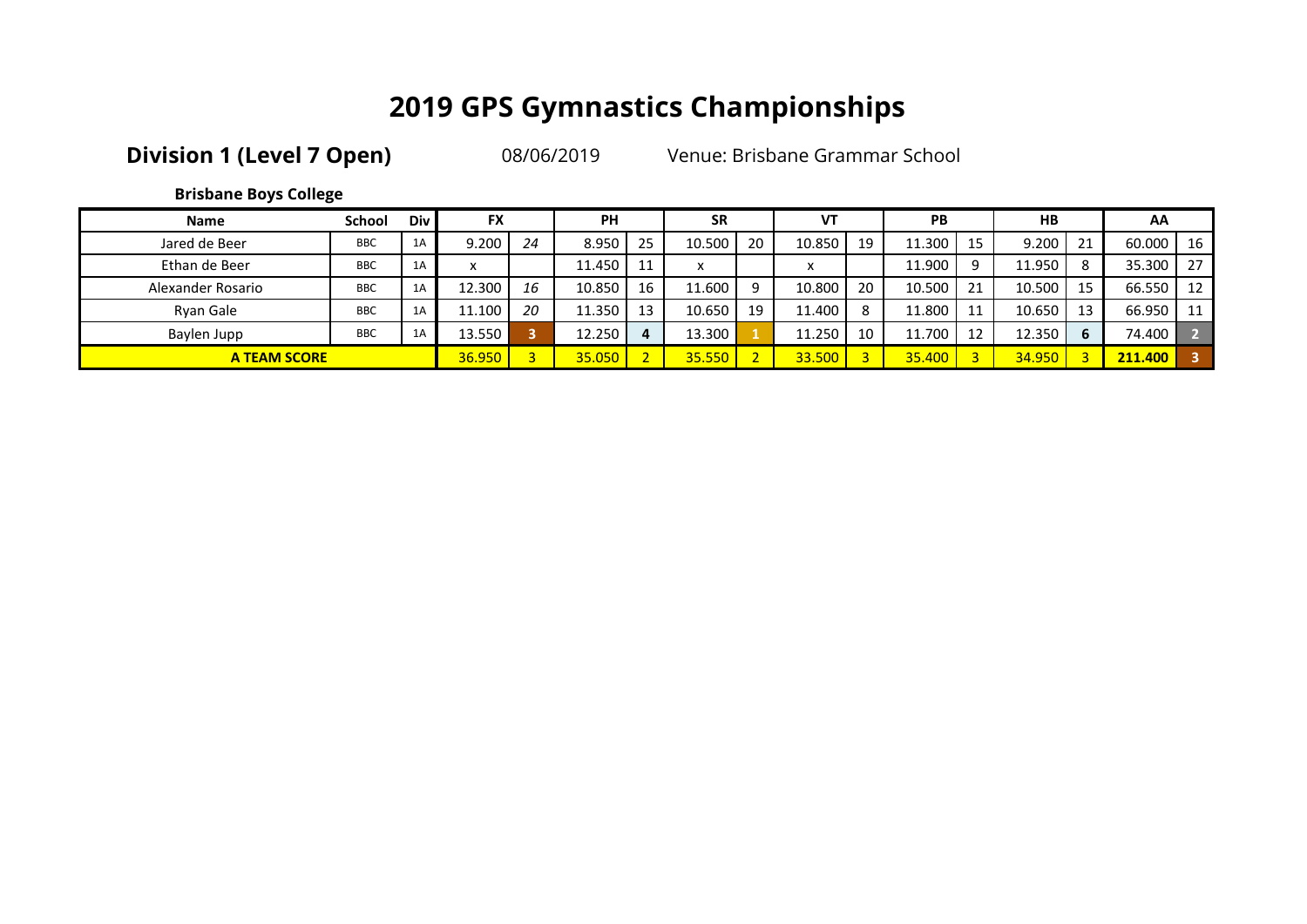**Division 1 (Level 7 Open)** 08/06/2019 Venue: Brisbane Grammar School

### **Brisbane Grammar School**

| <b>Name</b>               | <b>School</b> | <b>Div</b> | <b>FX</b> |              | <b>PH</b> |                         | <b>SR</b> |    | <b>VT</b> |    | <b>PB</b> |    | <b>HB</b>    |                | AA      |    |
|---------------------------|---------------|------------|-----------|--------------|-----------|-------------------------|-----------|----|-----------|----|-----------|----|--------------|----------------|---------|----|
| Brooklyn Brougham         | <b>BGS</b>    | 1A         | 13.250    | 7            | 9.450     | 24                      | 12.900    | 3  | 13.500    |    | 12.900    | 3  | 12.050       |                | 74.050  | 4  |
| Luke Graham               | <b>BGS</b>    | 1A         | 13.650    |              | 12.550    | D.                      | x         |    | 12.550    |    | 13.000    | D. | 12.400       | 5              | 64.150  | 14 |
| <b>Fletcher Griffiths</b> | <b>BGS</b>    | 1A         | 13.200    | 8            | 12.300    | $\overline{\mathbf{3}}$ | 11.800    | 4  | 11.250    | 10 | 12.650    | 5  | 12.900       | $\overline{2}$ | 74.100  |    |
| Alistair Hoole            | <b>BGS</b>    | 1A         | 13.650    |              | 11.450    | 11                      | 11.700    |    | 11.400    | 8  | 11.900    | 9  | 12.450       | 4              | 72.550  | 5  |
| Callum McCarthy           | <b>BGS</b>    | 1A         | x         |              | 10.650    | 17                      | 11.700    |    | 12.050    | 4  | X         |    | 11.050       | 11             | 45.450  | 24 |
| Zachary Simpson-Wylde     | <b>BGS</b>    | 1A         | 13.500    | 4            | 12.850    |                         | 12.950    | 5  | 11.550    |    | 13.050    |    | 13.050       |                | 76.950  |    |
| Tom Bizzell               | <b>BGS</b>    | 1B         | 12.400    | 14           | 11.500    | 10                      | 11.350    | 10 | 11.200    | 12 | x         |    | $\mathsf{x}$ |                | 46.450  | 23 |
| William Heaven            | <b>BGS</b>    | 1B         | 13.200    | 8            | 11.700    | 7                       | 10.850    | 16 | 11.800    | 6  | 11.400    | 13 | 10.400       | 17             | 69.350  | 8  |
| Jack Henry                | <b>BGS</b>    | 1B         | 11.250    | 19           | 11.800    | 6                       | 11.350    | 10 | 11.050    | 13 | 10.300    | 22 | x            |                | 55.750  | 20 |
| Nicholas Hoole            | <b>BGS</b>    | 1B         | 12.700    | 11           | 11.000    | 15                      | 11.300    | 12 | 10.900    | 16 | 12.200    |    | 10.450       | 16             | 68.550  | 9  |
| Oliver Waterhouse         | <b>BGS</b>    | 1B         | 12.750    | 10           | 11.700    |                         | 11.300    | 12 | 11.000    | 14 | 10.900    | 18 | 10.650       | 13             | 68.300  | 10 |
| <b>A TEAM SCORE</b>       |               |            | 40.800    | $\mathbf{1}$ | 37.700    | $\mathbf{1}$            | 37.650    |    | 38.100    |    | 38.950    |    | 38.400       |                | 231.600 |    |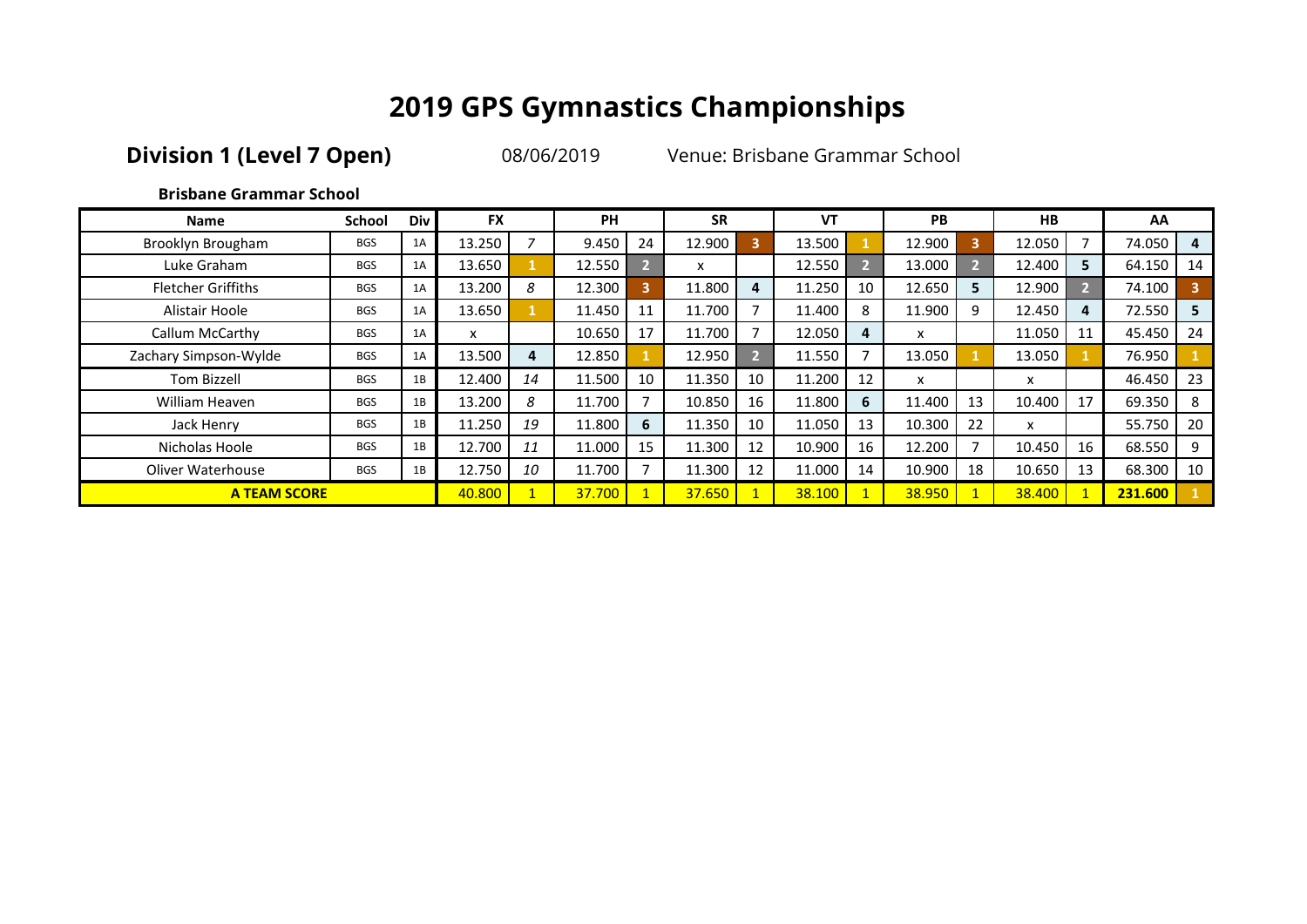**Division 1 (Level 7 Open)** 08/06/2019 Venue: Brisbane Grammar School

| <b>Gregory Terrace</b> |  |
|------------------------|--|
|------------------------|--|

| <b>Name</b>         | <b>School</b> | <b>Div</b> | <b>FX</b> |    | <b>PH</b>               |    | <b>SR</b>         |     | <b>VT</b> |    | <b>PB</b>  |    | HB     |    | AA      |      |
|---------------------|---------------|------------|-----------|----|-------------------------|----|-------------------|-----|-----------|----|------------|----|--------|----|---------|------|
| Mike Carr           | GT            | 1A         | 12.400    | 14 | 10.000                  | 22 | 10.800            | 17  | 10.950    | 15 | 11.300     | 15 | 10.800 | 12 | 66.250  | - 13 |
| Sean Coman          | GT            | 1A         | 10.000    | 22 | 10.300                  | 19 | 11.150            | 14  | 10.900    | 16 | 10.900     | 18 | 10.150 | 18 | 63.400  | - 15 |
| Patrick Gleeson     | GT            | 1A         | 10.250    | 21 | 10.150                  | 21 | 10.000            | -23 | 10.600    | 22 | 9.300      | 23 | 8.750  | 22 | 59.050  | 17   |
| Darcy Little        | GT            | 1A         | 10.000    | 22 | 11.100                  | 14 | 9.400             | 24  | 10.700    | 21 | 8.000      | 24 | 9.300  | 20 | 58.500  | 18   |
| Dimitry Rozenbelov  | GT            | 1A         | x         |    | $\check{}$<br>$\lambda$ |    | $\checkmark$<br>́ |     | x         |    | $\check{}$ |    |        |    |         | -28  |
| <b>A TEAM SCORE</b> |               |            | 32.650    |    | 31.550                  |    | 31.950            |     | 32.550    |    | 31.500     |    | 30.250 | -4 | 190.450 | 4    |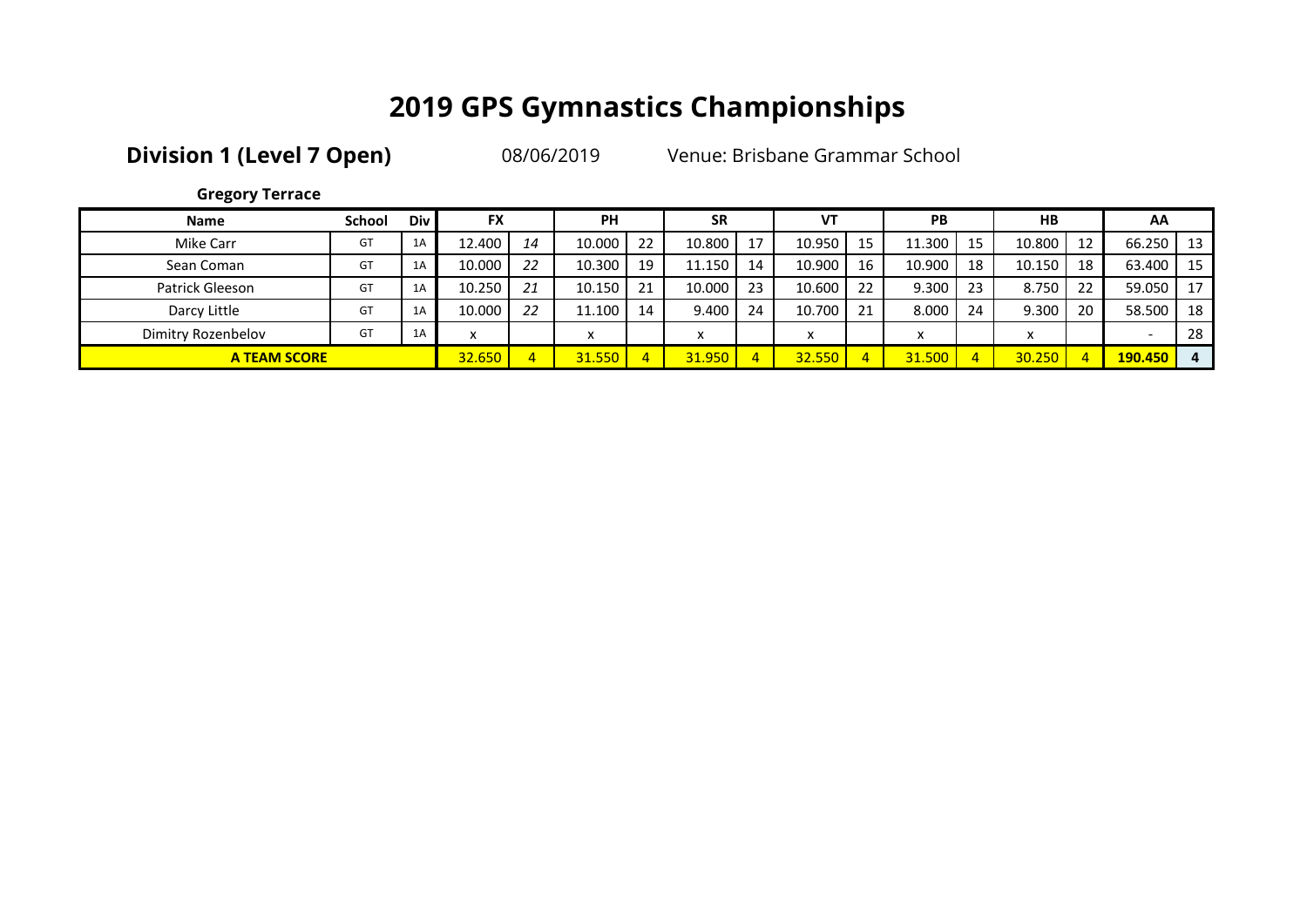**Division 1 (Level 7 Open)** 08/06/2019 Venue: Brisbane Grammar School

**The Southport School**

| <b>Name</b>         | School     | Div l | <b>FX</b> |    | <b>PH</b>               |    | <b>SR</b> |    | VT     |    | PB     |              | <b>HB</b>                 |    | AA      |     |
|---------------------|------------|-------|-----------|----|-------------------------|----|-----------|----|--------|----|--------|--------------|---------------------------|----|---------|-----|
| Couper Baskus       | <b>TSS</b> | 1A    | 12.700    | 11 | 10.250                  | 20 | 11.050    | 15 | 12.250 |    | 12.000 | 8            | 12.700                    | 5  | 70.950  | - 6 |
| Kiarn Barry         | <b>TSS</b> | 1A    | 12.650    | 13 | $\check{}$<br>$\lambda$ |    | 11.750    |    | x      |    | x      |              | 11.950                    | 8  | 36.350  | -26 |
| Cy Dacey            | <b>TSS</b> | 1A    | 13.300    |    | 10.400                  | 18 | 11.750    |    | 10.550 | 23 | 12.500 | 6            | $\mathbf{v}$<br>$\lambda$ |    | 58.500  | -18 |
| Jack Burt           | <b>TSS</b> | 1A    | 13.300    |    | 11.700                  |    | 8.850     | 25 | 12.000 |    | 12.900 | n            | 11.750                    | 10 | 70.500  |     |
| Cody Wood           | <b>TSS</b> | 1A    | 11.900    | 17 | 9.500                   | 23 | 10.800    | 17 | 10.900 | 16 | 11.000 | 17           | $\mathbf{v}$<br>$\lambda$ |    | 54.100  | -21 |
| Jesse Meo           | <b>TSS</b> | 1A    | 11.450    | 18 | x                       |    | 10.500    | 20 | 10.550 | 23 | 10.800 | 20           | $\checkmark$<br>ᄉ         |    | 43.300  | -25 |
| <b>A TEAM SCORE</b> |            |       | 39.300    |    | 32.350                  |    | 34.550    |    | 35.150 |    | 37,400 | $\mathbf{D}$ | 36,400                    |    | 215.150 |     |